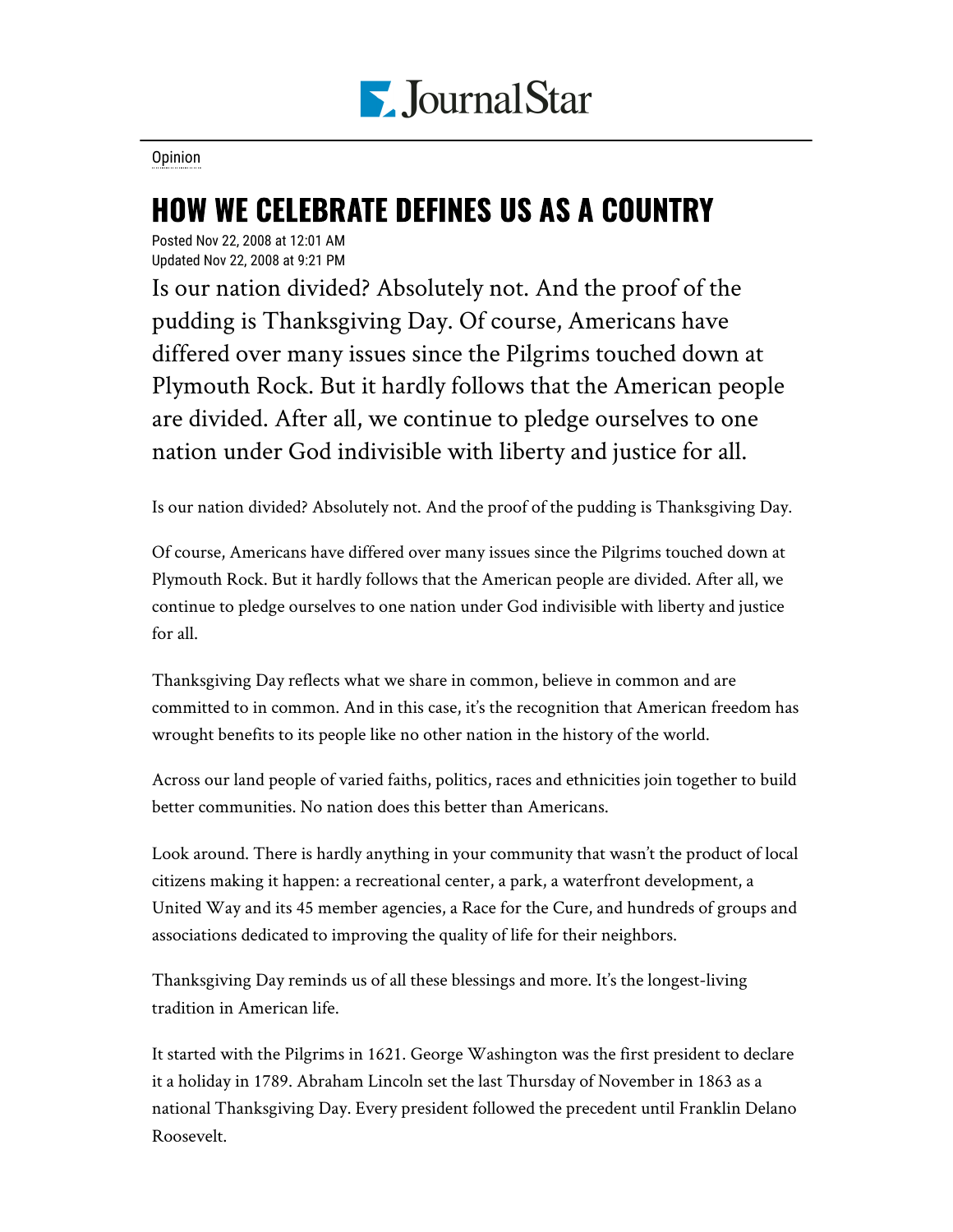As a Depression-era economic stimulus - a longer Christmas shopping season - Roosevelt moved it back to the fourth Thursday in 1939 and to the third Thursday in 1940. But only half the nation followed him. Congress settled the matter in 1941 and made Thanksgiving Day a federal holiday to be to be celebrated on the fourth Thursday of November.

That's the quick history. Yet a tradition is far more than a simple recording of events.

A tradition is something that has been handed down to us. But it's not like the passing of a drumstick from one generation to another.

A tradition - in the original sense of the word - refers to a cultural inheritance derived from the beliefs, experiences, practices and wisdom of our ancestors. It's something that has been incorporated into our very being as a people.

The essence of a national tradition is that it unifies a nation and fosters goodwill among its citizens. It forms part of our national identity and is an expression of who we are as Americans. In other words, it has become a habit of mind, a habit of heart and a habit of action.

First, the enduring belief underlying the Thanksgiving Day tradition is contained in Lincoln's proclamation that the nation should set aside "a day of Thanksgiving and Praise to Almighty God the beneficent Creator and Ruler of the Universe." Our ancestors believed that was a good, right and wise thing to do. And even today, more than 90 percent of Americans proclaim a belief in God or a higher power to whom we are ultimately accountable for our actions as individuals and as a nation.

It's a belief that continues to correct and transform America's moral identity. George Washington, Abraham Lincoln, Teddy Roosevelt and Martin Luther King are just a few of the great leaders of our nation that called upon that belief to move American beyond the lesser angels of our nature.

Second, the habits of the heart involved in Thanksgiving Day are not just love, generosity and gratitude, but also duties and responsibilities. It's the glue that keeps a family intact. In this sense, Thanksgiving Day is also a national exemplar - a model to be regularly imitated.

For these are the very habits that keep a community and nation intact. Whatever is practiced in the home will be practiced in the community. It's why since the dawn of humankind the family has been viewed as the fundamental building block of society - the neighborhood, the town, the city, the state, and the nation.

Learning how to share, cooperate, compromise, tolerate differences, express gratitude, and respect others contributes to the formation of our national character. And it all begins around the dinner table. Families that have dinner together have more harmony, less